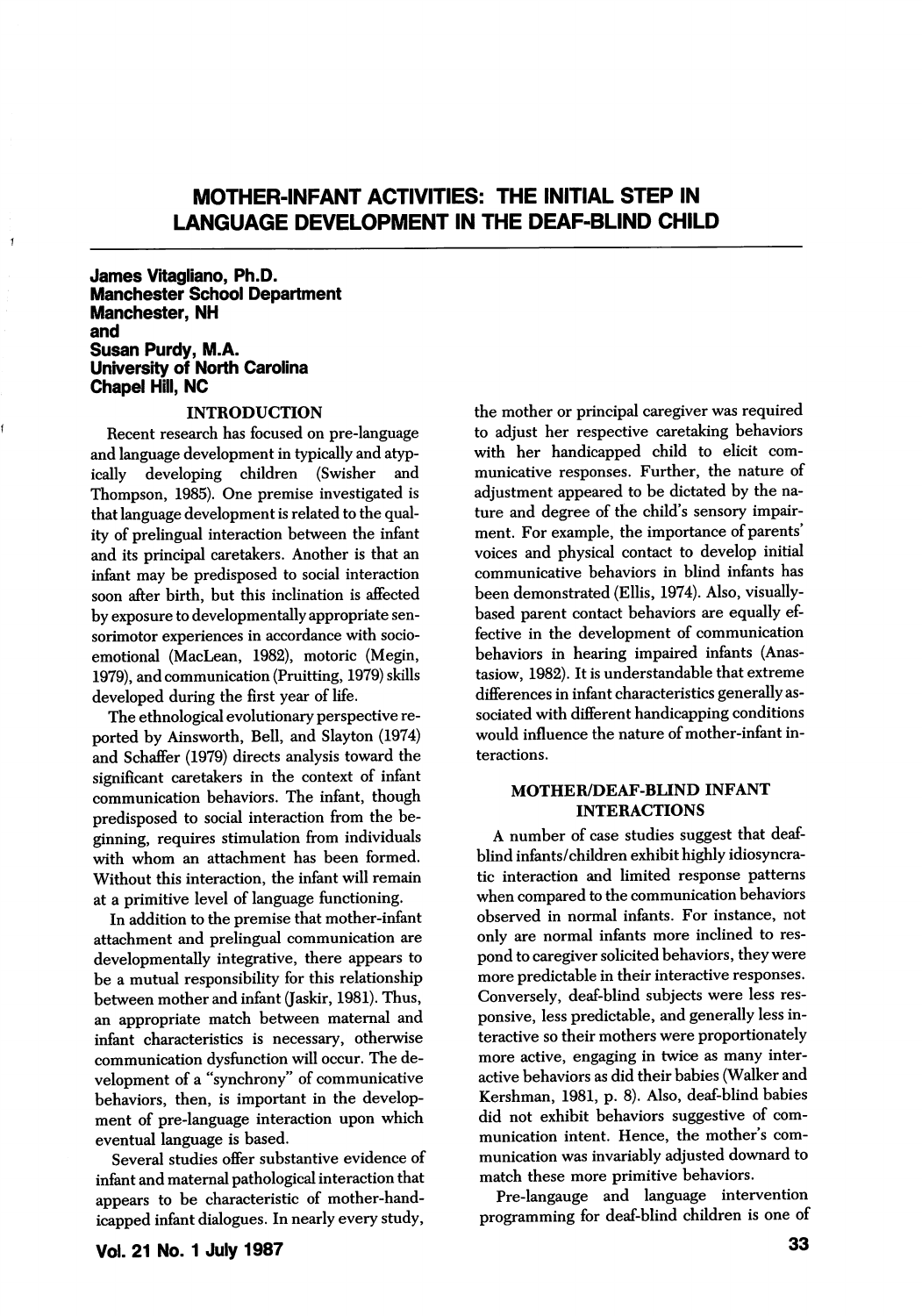the most complex tasks confronting the special education teacher (Day, 1978). The problem is that the early interaction experiences of deafblind children does not provide the child with the necessary prerequisite experience to per form developmental tasks successfully. In addi tion, there is the critical need to reduce the deaf-blind child's deficits by the generation of intervention strategies at the deaf-blind child's level of developing language functioning (re gardless of skill attainments in other skill do mains or the child's chronological age).

Therefore, the socio-emotional aspect of the mother-infant experience is a crucial part of the pre-language understanding for all children. In mother-handicapped infant communication these social interactions are more primitive than in mother-nonhandicapped infant interactions (Shaffer, 1979) and the burden of these communicative exchanges is placed upon the adult. These social interactions consist primarily of stimulus-response patterns that are compara tively limited.

Movement-based intervention has received considerable recent support as a method to stimulate the development of pre-language be haviors in young deaf-blind populations (Megin, 1979).

# VAN DIJK METHOD/ COMMUNICATIVE INTENTION

The Van Dijk approach to the development of language is based upon the uses of motoric behaviors as the prerequisite form of language acquisition processes for the deaf-blind child. This theoretical and pragmatic structure is the re-creation of neonatal and early infant physical relationship with principal caregivers through imitative forms of activities. According to this model (Van Dijk 1068), the early pre-language developmental stages are:

- 1. Symbolic (the socio-emotional attach ment relationship between mother and infant);
- 2. Resonance (the infant's response to physical stimulation);
- 3. Co-Active Movement (the movement through space with the child in a de fined area); and,
- 4. Non-Representational Reference (the development of body image and ob jects of reference understandings).

These activities reinforce imitation of motoric

action and conceptualization that establishes the framework for a child-based language sys tem through patterns of derivative natural ges tures. The development of these natural gestures generates a more formalized language system (Magin, 1979). Meaningful language evolves be cause the deaf-blind child can express his/her own desires and needs in a way that is under stood.

 $\mathbf{Y}$ 

All four subjects had concomitant auditory and visual impairments and severe to profound delays in developmental skills. They were also nonverbal and were unable to express any vocal, verbal, or communicative intentions.

In view of the subjects' rudimentary pre-langage skill functioning levels, the Request of Ac tion intentional category was selected as the most developmentally appropriate to teach. This was modified to an intentional behavior by the subject which directed the listener to continue a nurturant/movement activity. The researcher believed that this modification was more appropriate considering the severity of the multiple impairments. Therefore, the gen erally idiosyncratic, randomized behaviors of the deaf-blind children provided the bases for inter ventions. Thus, the intent was to refine these movements as mechanisms for communicative intention of elocutionary types of behaviors.

## INTERVENTION MODEL

The teachers were able to re-establish consis tently applied natural/nurturant interventions that impacted upon the perceptive abilities of the subjects. They adapted specific behavioral interventions to ensure a synchronous match between teacher-interventions and specific idiosyncratic responses of each deaf-blind child.

An observation period was scheduled to select stimuli to be incorporated in the eventual intervention process. Also, a communications behavioral history of interactive experiences for each subject family was compiled. Then appro priate movement based/nurturant interven tions were designed to elicit communicative in tent behaviors from the subjects. Respnses to pleasurable tactile kinesthetic interventions were identified by noting the subject's smiles, eyeblinks, nodding, gurgling, or random move ments generated in a consistent manner. A pleasurable response list was compiled for each subject from these activities which served as ancillary nurturant interventions with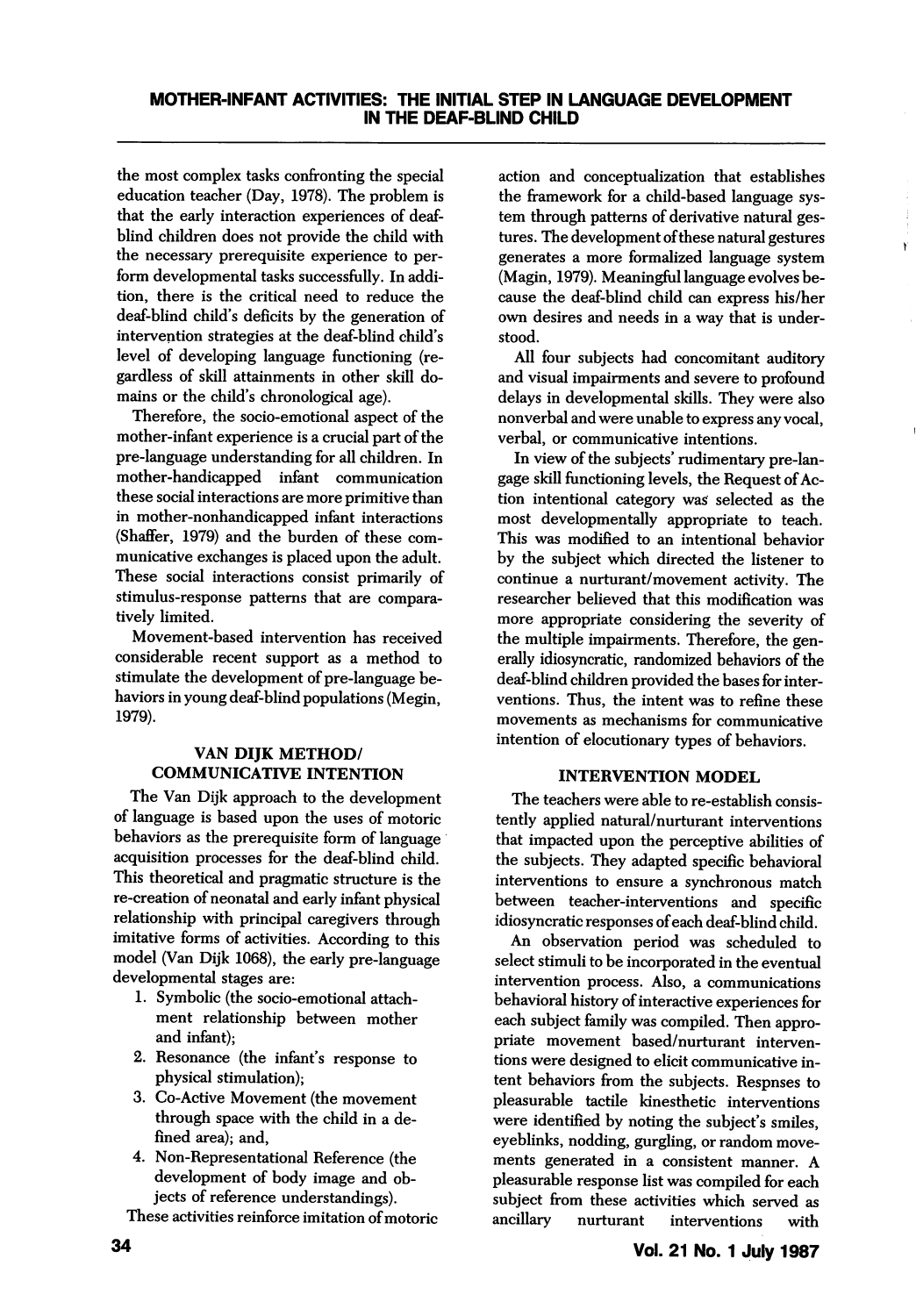the primary Van Dijk movement-based inter vention. These were all designed specifically to elicit communicative intent responses from the subjects.

In the Van Dijk model, the initial step in pre-langauge skill is described as the "reso nance phenomenon". Resonance movement ac tivities are developmentally appropriate with the random and reflexive actions of cognitive functioning found in infants and young children with cognitive abilities at the earliest sensorimotor levels.

In this study, the teachers initiated mutuallyconducted pre-language resonant movements such as rocking, crawling, or swinging, based on the subjects most consistent body gestures, as the primary intervention to elicit com municative-intent responses. These gross motor activities were combined with motherinfant nurturant activities, to establish a trust ing, warm relationship to assist development in areas deprived during infancy and to establish a basis for interaction during the later function ing levels. In effect, the teacher initiated com munication from the subject at the subject's level by becoming "physically involved with the child in one of those movements" (Day, 1978, p. 36).

For example. Subject #4 was put on her teacher's lap and both were engaged in a sideto-side, simple rhythmic movement. Two nur turant adaptive mother-infant types of play ac tivities were initiated on an alternative basis (i.e., blowing on her face and rubbing her abdo men). After administering these combined movements for several seconds, the teacher attempted to encourage communication by sud denly stopping and changing the movement activity. This set the stage for a possible inter action sequence. More specifically, with the cessation of the pleasurable activity, the subject recognized that something had changed in her environment and wanted equilibrium restored. The slightest reaction of the child, such as head pushes, vocalization, or back arching, was inter preted by the teacher as a behavior suggestive of communicative intent.

This communicative behavior exhibited by the child was simultaneously reinforced by the teacher by resuming the pleasurable activity. The teacher would be at all times during these movement activities incorporating a nurtu rant pleasurable activity. At the end of this observation period, a gross motor movement combined with nurturant mother-infant activity was selected as the mechanism for the teacher to use in order to solicit communicative-intent responses from each subject.

### **CONCLUSION**

Pre-language development for deaf-blind subjects in a social context was only partially investigated in this two-month study. The amount of data recorded was limited and further study is warranted. This research design fo cused on the impact of mother-infant types of activities, with complementary nurturant inter ventions, on the pre-language development of deaf-blind children. However, only a few of the more than thirty interventions used were re ported here. The observational data provided substantive support for the strong effect of these strategies on the initial development of rudimentary communication for the subjects examined in this study.

The utilization of auditory-tactile and visualgestural communicative types of movements had significantly positive and beneficial effects on the subject. Each subject had an opportunity to emit signals that were self-inspired, or came from "within" rather than from "without", as recommended by those advocating the Van Dijk approach. As one teacher noted, "We hardly ever got as moment's rest!" as elocutionary or communicative intent behaviors began to pre dominate the classroom interaction patterns in post-intervention programming. In effect, the students were given the option of taking a more active control of their classroom environment.

The analysis of the strong effect of these mother-infant interventions for deaf-blind sub jects who had apparent dysfunctional prelingual attachment experiences with their respective principal caregivers was particularly important in this study. The results also supported the basic concepts of the stage process models de scribed by Piaget (1968) and Van Dijk (1970) as the basis for methodology for the assessment and remediation of communicative behavior. In this study, four subjects of varying ages and functioning abilities, yet at similarly deficient levels of pre-language development, were pro grammed to progress from an initial pre-language level of communicative functioning (prelocutionary) to the next level (elocutionary) in accor dance with a stage invariant model of language